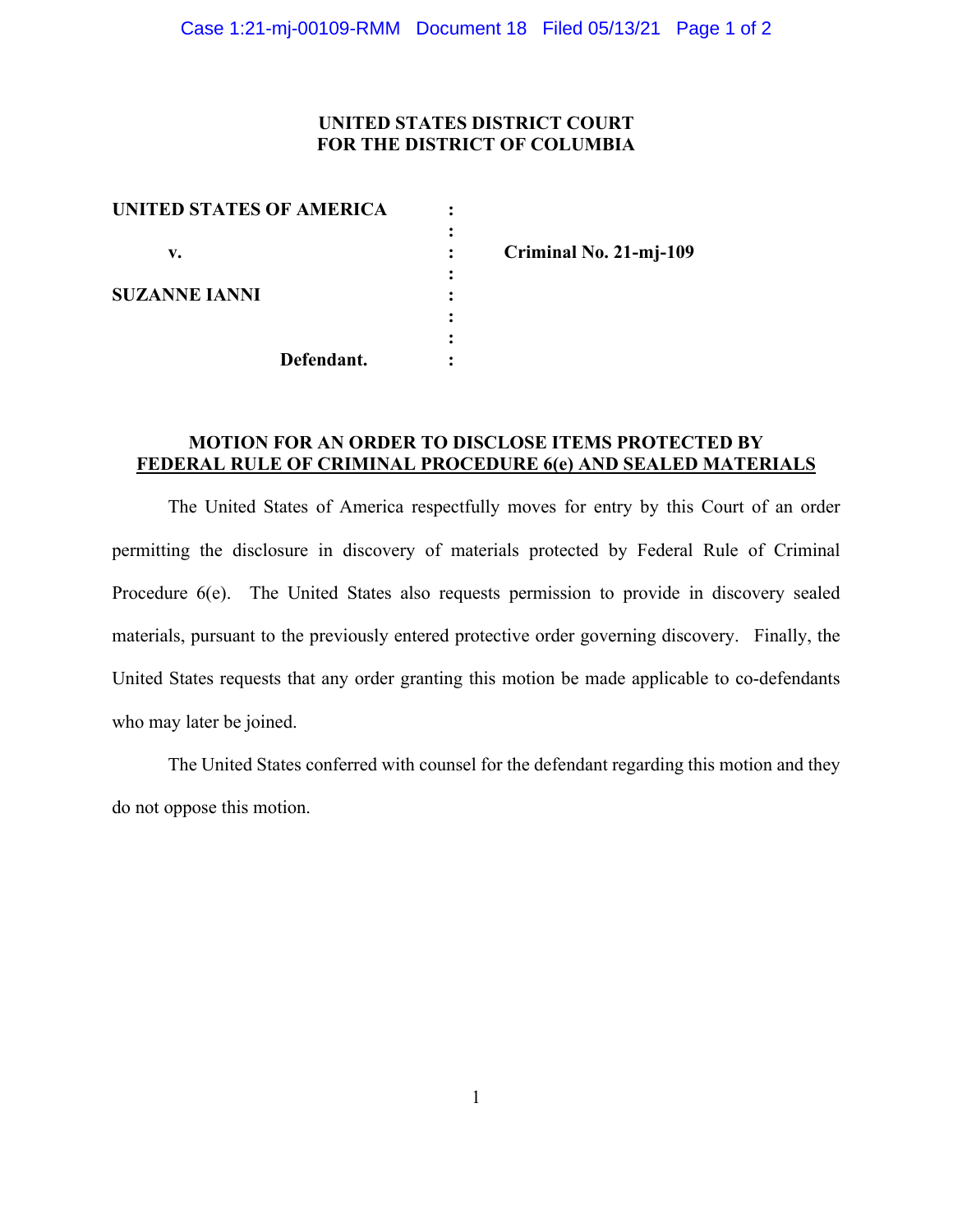## Case 1:21-mj-00109-RMM Document 18 Filed 05/13/21 Page 2 of 2

WHEREFORE, the United States respectfully requests an order authorizing the disclosure

in discovery of the materials described above.

Respectfully submitted,

CHANNING D. PHILLIPS Acting United States Attorney D.C. Bar No. 415793

By: /*s/ Brittany Keil* BRITTANY KEIL Assistant United States Attorney D.C. Bar No. 500054 555 4th Street, N.W., Room 11-824D Washington, D.C. 20530 202-252-7763 Brittany.keil@usdoj.gov